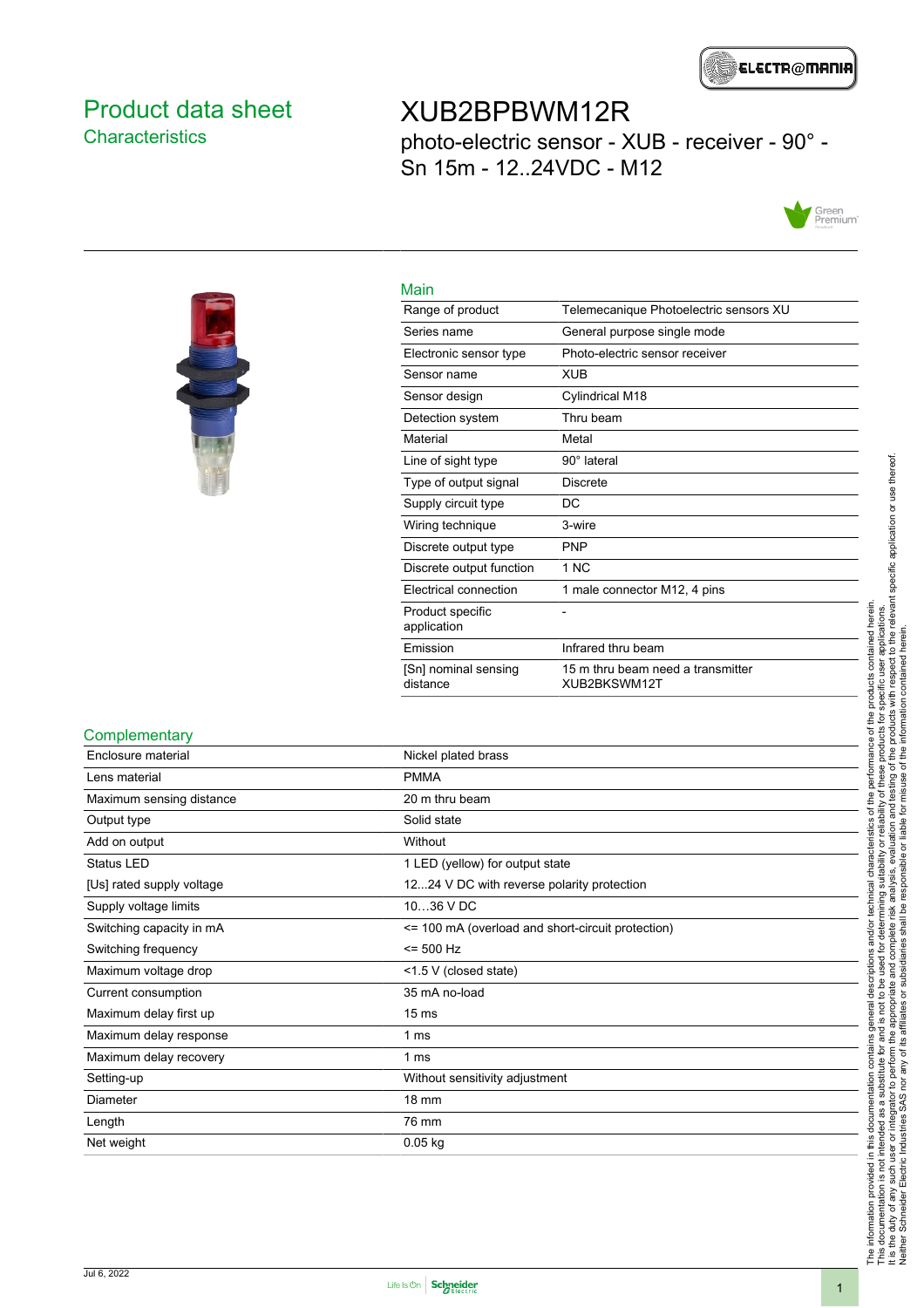#### Environment

| Product certifications                | UL                                                                                                                                                  |
|---------------------------------------|-----------------------------------------------------------------------------------------------------------------------------------------------------|
|                                       | СE<br><b>CSA</b>                                                                                                                                    |
| Ambient air temperature for operation | $-2555$ °C                                                                                                                                          |
| Ambient air temperature for storage   | $-4070 °C$                                                                                                                                          |
| Vibration resistance                  | 7 gn, amplitude = $+/$ 1.5 mm (f = 1055 Hz) conforming to IEC 60068-2-6                                                                             |
| Shock resistance                      | 30 gn (duration = 11 ms) conforming to IEC 60068-2-27                                                                                               |
| IP degree of protection               | IP65 double insulation conforming to IEC 60529<br>IP67 double insulation conforming to IEC 60529<br>IP69K double insulation conforming to DIN 40050 |

## **Packing Units**

| Unit Type of Package 1       | <b>PCE</b>      |
|------------------------------|-----------------|
| Number of Units in Package 1 | 1               |
| Package 1 Weight             | 54.0 g          |
| Package 1 Height             | 6.4 cm          |
| Package 1 width              | 9.4 cm          |
| Package 1 Length             | 4.4 cm          |
| Unit Type of Package 2       | S <sub>01</sub> |
| Number of Units in Package 2 | 22              |
| Package 2 Weight             | 1.408 kg        |
| Package 2 Height             | $15 \text{ cm}$ |
| Package 2 width              | $15 \text{ cm}$ |
| Package 2 Length             | 40 cm           |

### Offer Sustainability

| Sustainable offer status        | Green Premium product                                                                      |
|---------------------------------|--------------------------------------------------------------------------------------------|
| <b>REACh Regulation</b>         | REACh Declaration                                                                          |
| <b>EU RoHS Directive</b>        | Pro-active compliance (Product out of EU RoHS legal scope) E EU RoHS<br><b>Declaration</b> |
| Mercury free                    | Yes                                                                                        |
| RoHS exemption information      | <b>E</b> Yes                                                                               |
| <b>Environmental Disclosure</b> | Product Environmental Profile                                                              |
| <b>Circularity Profile</b>      | End Of Life Information                                                                    |

# Contractual warranty<br>Warranty

18 months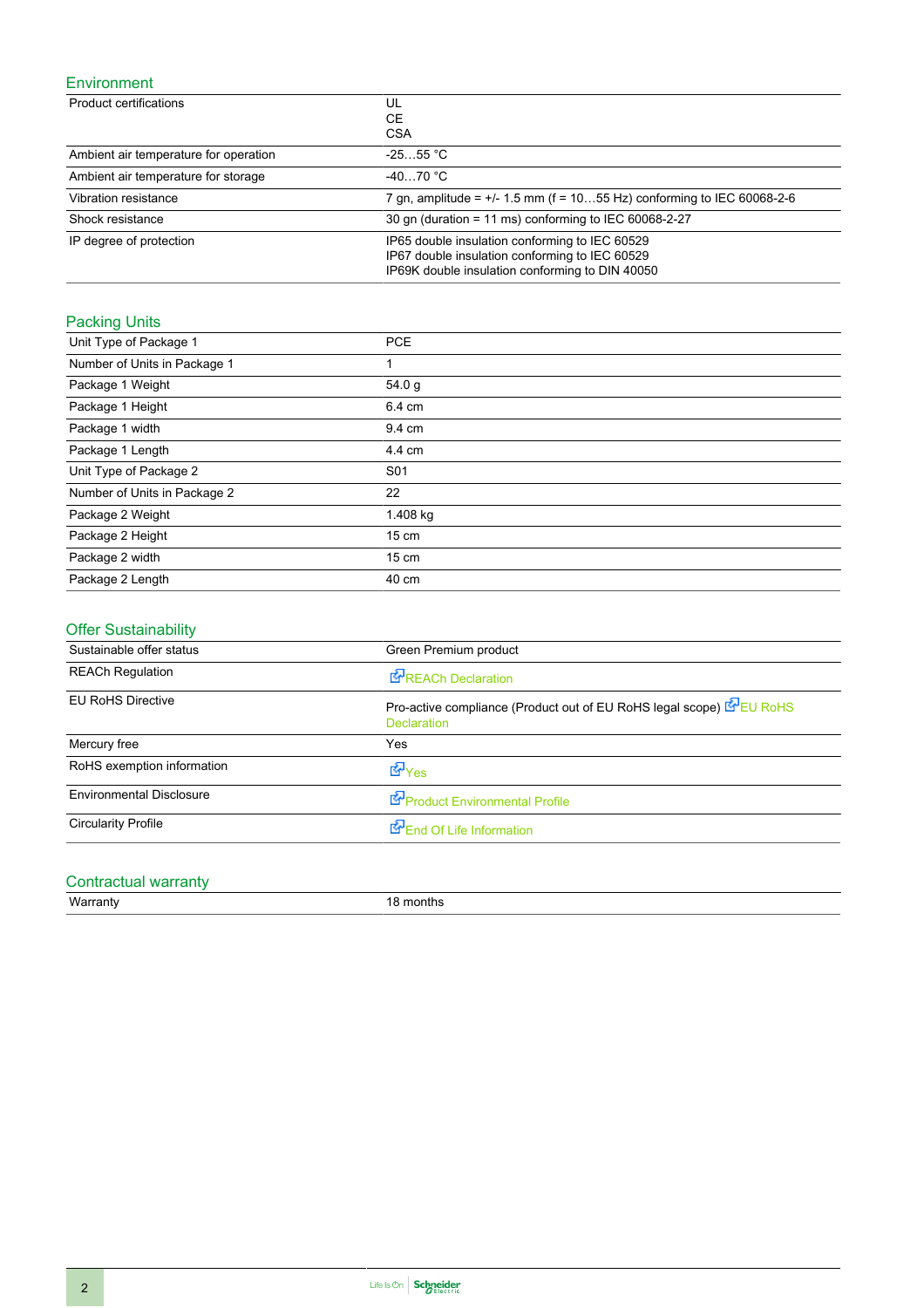Product data sheet Dimensions Drawings

# XUB2BPBWM12R

**Dimensions** 

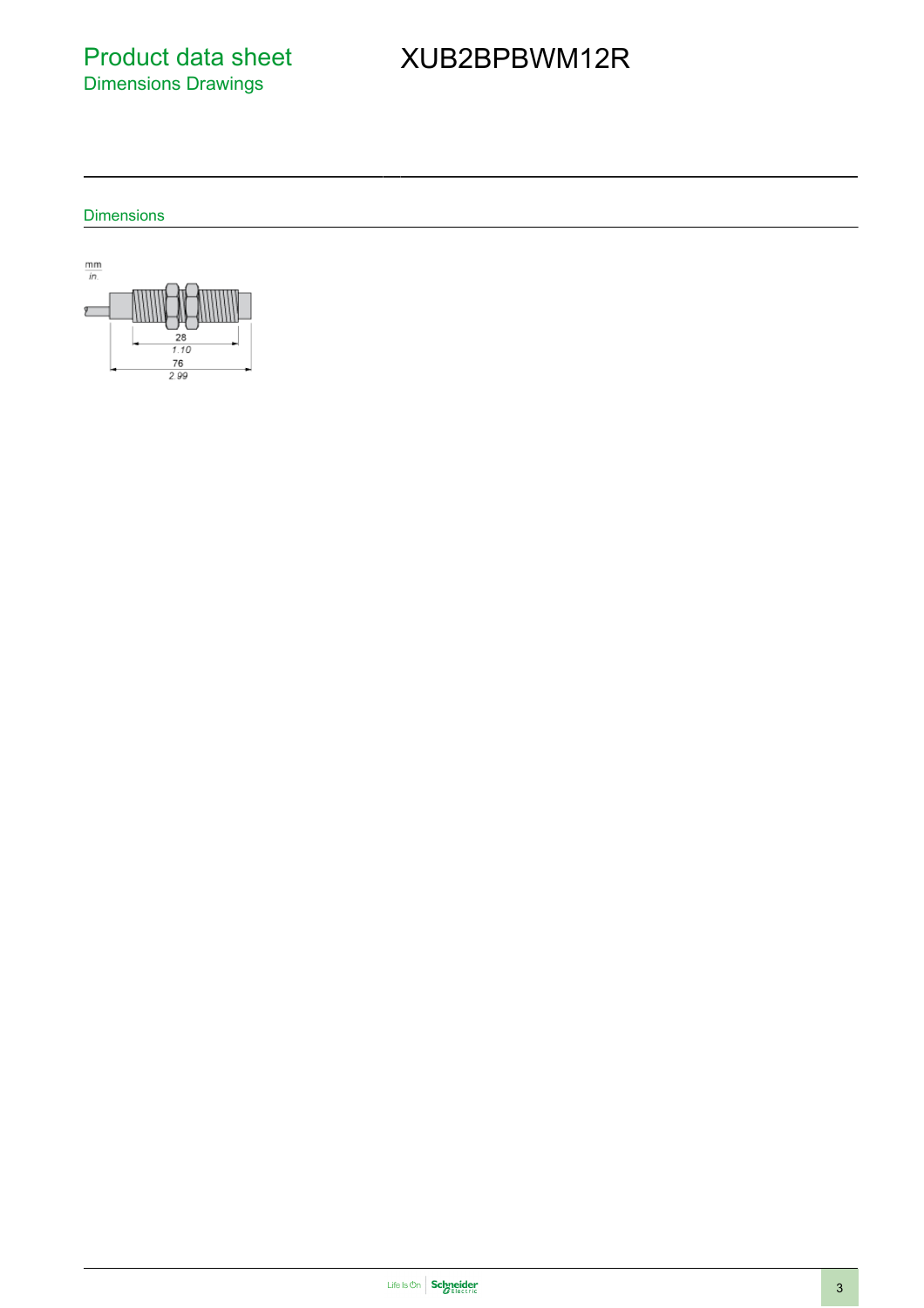# XUB2BPBWM12R

#### Wiring Schemes

#### M12 Connector



#### PNP Outputs